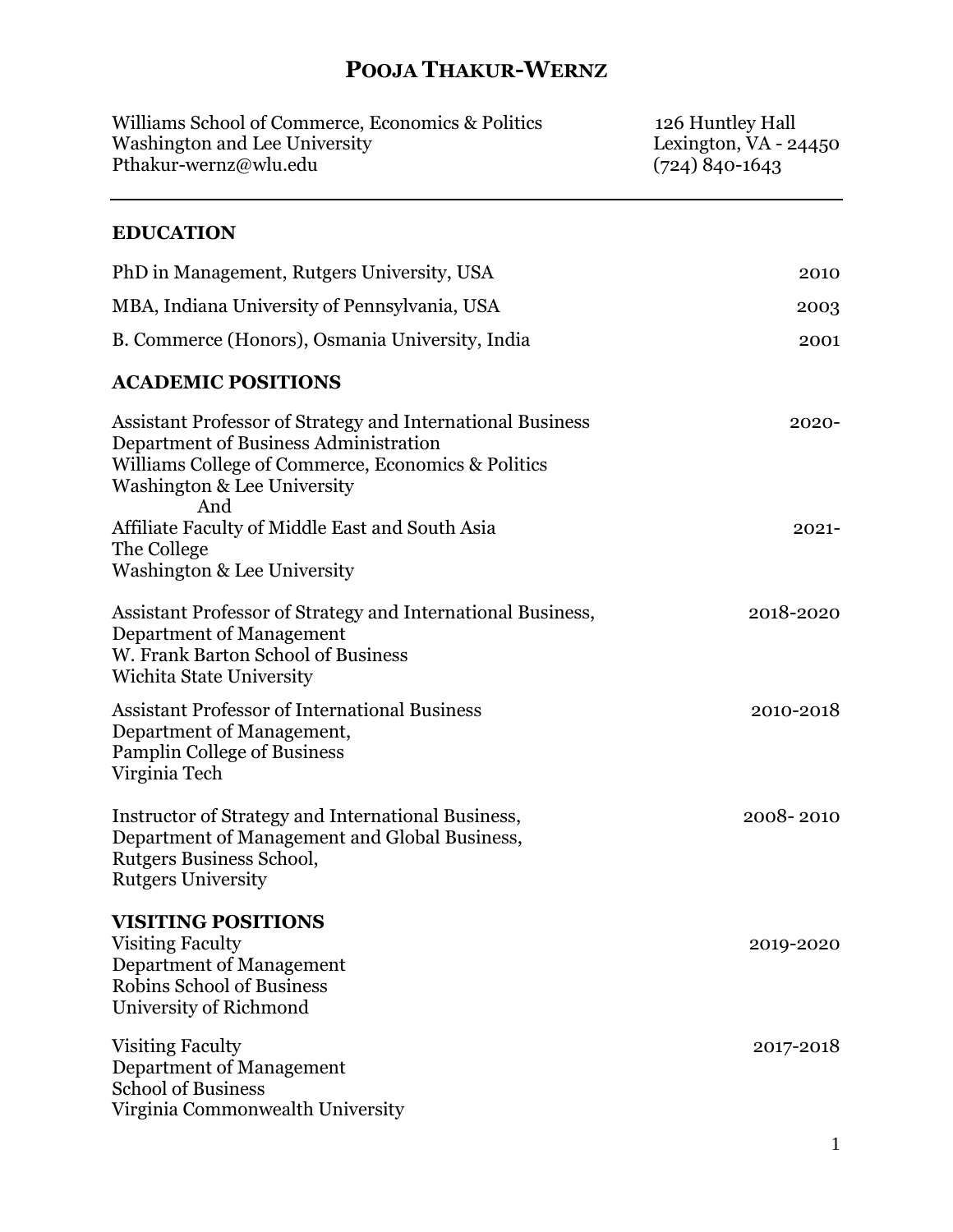#### **RESEARCH INTERESTS**

Emerging Economy Firms, Internationalization, Innovation, Offshoring, Outsourcing, Bio-Pharmaceutical Industry.

### **AWARDS AND SCHOLARSHIPS**

| Lenfest Summer Fellowship Award, Washington & Lee University               | 2021      |
|----------------------------------------------------------------------------|-----------|
| <b>Best Reviewer Award, Academy of International Business (AIB)</b>        | 2019      |
| Runner up, Best Paper Award, Corporate Governance: An International Review | 2017      |
| Best Reviewer Award, Academy of International Business (AIB)               | 2017      |
| Finalist, AOM Carolyn Dexter Best International Paper Award                | 2015      |
| <i>Finalist</i> , AOM IM Division Best Paper Award on Emerging Markets     | 2015      |
| Best Reviewer Award, Academy of International Business (AIB)               | 2012      |
| <b>Finalist, AIB Richard Farmer Best Dissertation Award</b>                | 2011      |
| Research Fellowship, Rutgers Business School                               | 2009      |
| Best Doctoral Thesis Proposal Award, EIBA                                  | 2008      |
| <i>Promising Dissertation Proposal Award, IM Division, AOM</i>             | 2008      |
| Dissertation Research Award, Technology Management Research Center         | 2008      |
| Second Place Runner Up, Best Proposal, TAMIU Doctoral Consortium           | 2007      |
| Summer Research Scholarship, Rutgers Business School                       | 2007-2009 |

### **PUBLICATIONS**

(14) Thakur-Wernz, P. & Wernz, C. (2022) Impact of Stronger Intellectual Property Rights Regime on Innovation by Indian Bio-pharmaceutical firms: De Alio Versus De Novo Firms. *Journal of Business Research*, 138: 457-473.

(13) Samant, S., **Thakur-Wernz, P.** & Hatfield, D. (2021) The Impact of Differences in Internationalization Processes on Innovation in Emerging Economy Firms. *International Journal of Emerging Markets*. DOI 10.1108/IJOEM-11-2020-1331.

(12) **Thakur-Wernz, P.** & Wernz, C. (2021) Does R&D Offshore Outsourcing Improve Innovation in Vendor Firms from Emerging Economies? A Study of Bio-pharmaceutical Industry in India. *International Journal of Emerging Markets*. DOI 10.1108/IJOEM-03- 2020-0308.

(11) **Thakur-Wernz, P.** Bruyaka, O. & Contractor, F. (2020) Impact of Offshoring and Outsourcing of Complex Activities on Performance: Global Clinical Trials in Pharmaceutical R&D. *Technovation,* 90-91: 102097.

(10) Samant, S., **Thakur-Wernz, P.** & Hatfield, D. (2020) Does the focus of Policy Impact the Nature of Innovation? Evidence from Renewable Energy Sector in Emerging Economies. *Energy Policy,* 137:111119.

(9) **Thakur-Wernz, P.**, Cantwell, J. & Samant, S. (2019) Impact of International Entry Choices on the Nature and Type of Innovation: Evidence from Emerging Economy Firms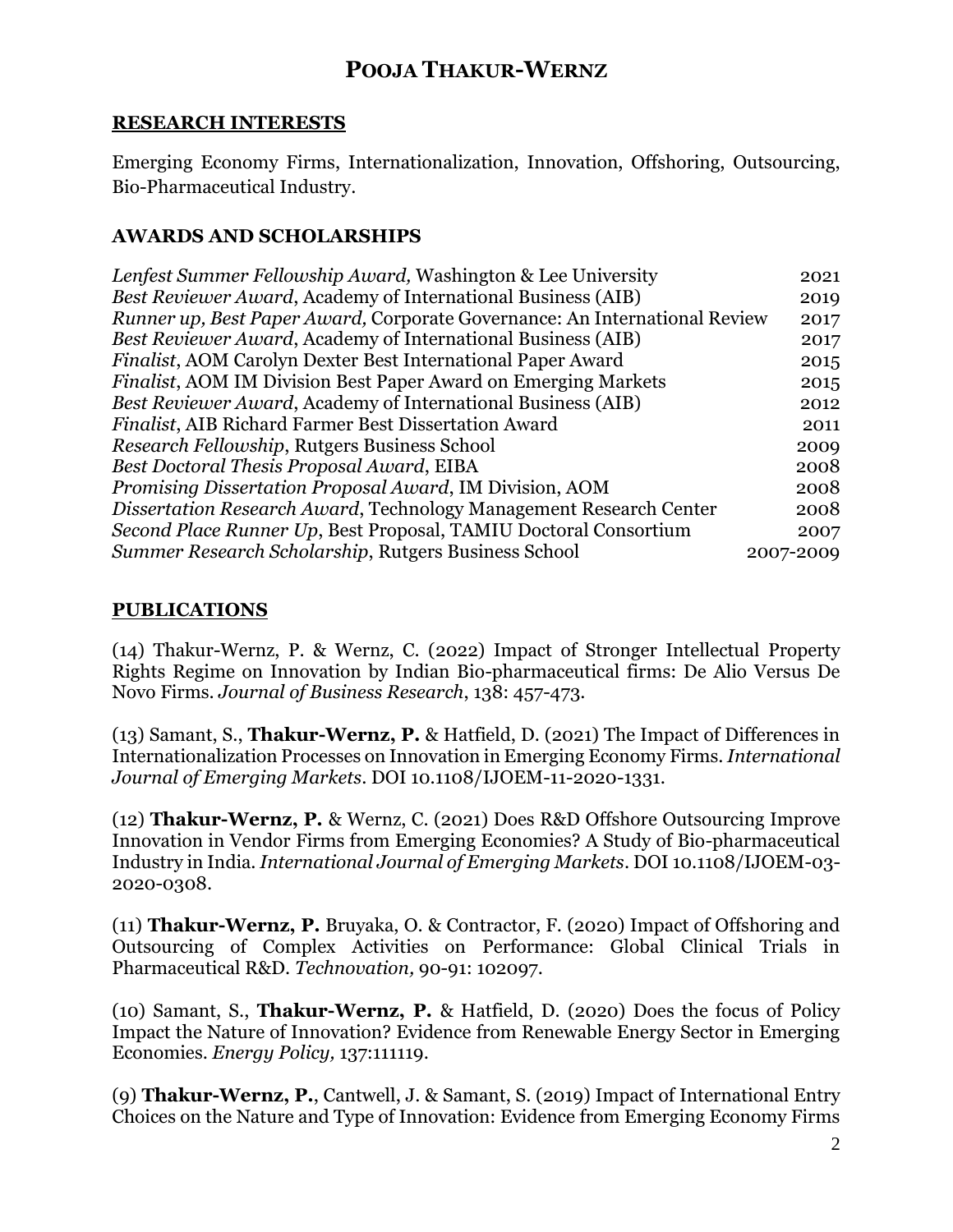from the Indian Bio-Pharmaceutical Industry. *International Business Review,*  28(6):101601.

(8) **Thakur-Wernz, P.** & Samant, S. (2019) Relationship between International Experience and Innovation Performance: Importance of Organizational Learning for EMNEs, *Global Strategy Journal.* 9(3): 355-487.

(7) **Thakur-Wernz, P.** (2019) A Typology of Backsourcing: Short-Run Total Costs and Internal Capabilities for Re-internalization. *Journal of Global Operations and Strategic Sourcing,* 12(1): 42-61.

(6) **Thakur-Wernz, P.** & Bruyaka, O. (2017) Evolution of Offshoring and Outsourcing Configurations: Evidence from the Biopharmaceutical Industry, *Management International Review,* 57(6): 909-946.

(5) Gove, S., Junkunc, M., Bruyaka, O., Ricardo, L., Mingo, S., Song, Y., & **Thakur-Wernz, P.** (2017) Reexamining CEO Duality: The Surprising Problematic Issue of Conceptualization and Measurement, *Corporate Governance: An International Review*, 25(6): 411-427.

(4) **Thakur-Wernz, P.** & Samant, S. (2015) Curvilinear Relationship between Internationalization and Innovation: Evidence from firms in an Emerging Economy, *Academy of Management Best Paper Proceedings,* 2015(1): 18345.

(3) Wernz, C., **Thakur-Wernz, P.** & Kongkiti P. (2014) Service Convergence and Service Integration in Medical Tourism, *Industrial Management & Data Systems*, 114(7): 1094- 1106.

(2) Bruyaka, O., Zeitzmann, H., Chalamon, I., Wokutch, R. & **Thakur, P.** (2012) Strategic Corporate Social Responsibility and Orphan Drug Development: Insights from the US and the EU Biopharmaceutical Industry, *Journal of Business Ethics*, 117(1): 45-65.

(1) Newburry, W. & **Thakur, P.** (2010) Multi-Level Impacts on Perceived Career Opportunity from Global Integration, *International Journal of Human Resource Management,* 21(13): 2358-2380.

### **MANUSCRIPTS UNDER REVIEW**

**Thakur-Wernz, P.**, Bruyaka, O. & Contractor, F. Sourcing Portfolio Diversity in New Product Development: Antecedents and Performance Implications. Under Review at *Journal of Business Research* (Second Round of Review)*.*

**Thakur-Wernz, P**. & Piscitello, L. Comparison of Various Learning Mechanisms used by EMNEs to improve their Innovation Performance: Context of Indian Biopharmaceutical Industry. Under Review at *International Business Review* (Revise and Resubmit).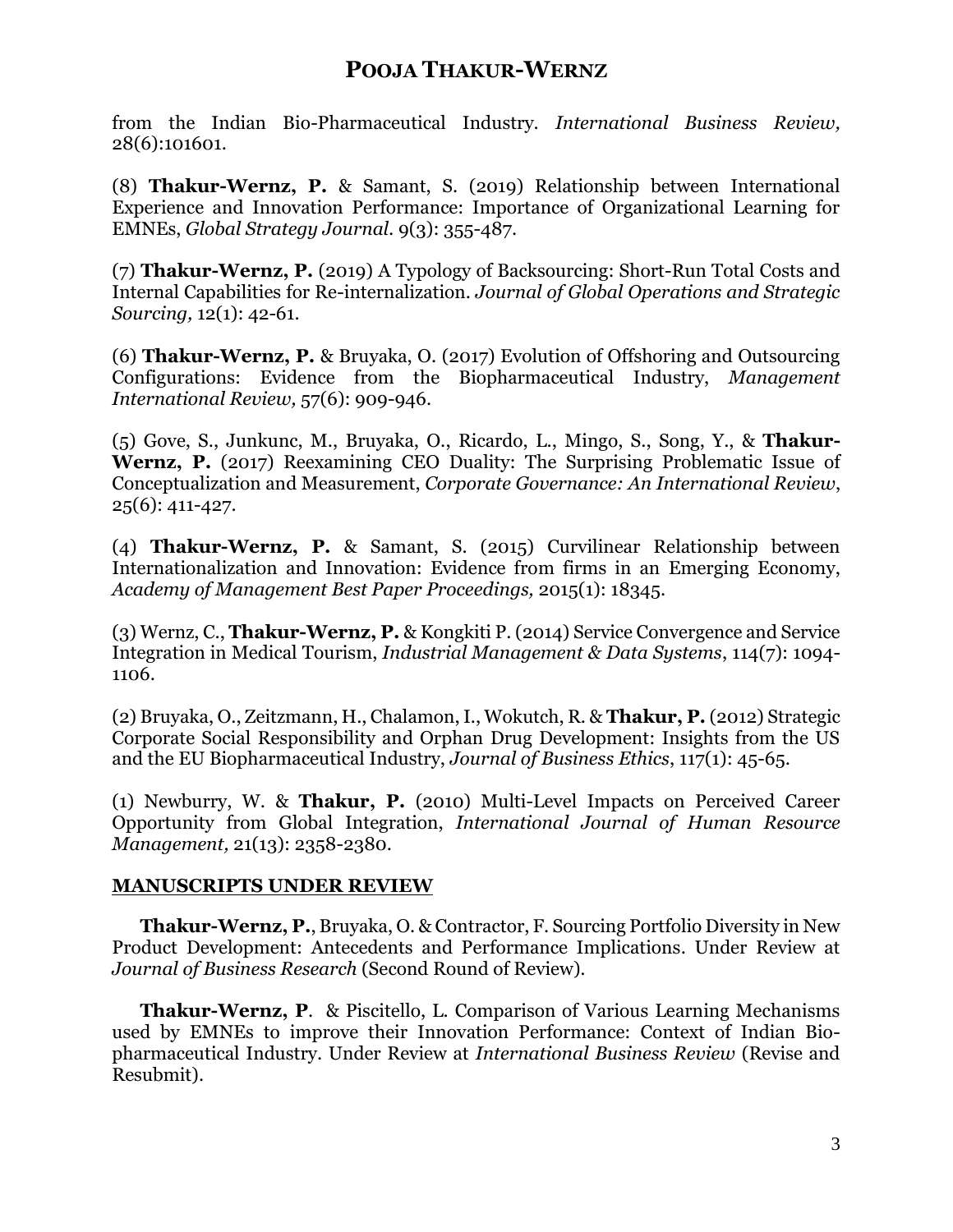**Thakur-Wernz, P.,** & Bosse, D. Technological Catching-up: What we know about Innovation in Emerging Economy Firms. Under Review at *Global Strategy Journal* (First Round of Review).

#### **WORKING PAPERS**

**Thakur-Wernz, P.** & Samant, S. Corporate Social Responsibility by Emerging Economy firms. Target Journal: Journal of Business Ethics.

**Thakur-Wernz, P.** & Samant, S., Hatfield, D., Innovation and Technology Development in Emerging Economies: A Cross-National Comparison. Target Journal: *Strategic Management Journal*.

Bruyaka, O., **Thakur-Wernz, P**. & Prange, C. Value Creation versus Rent Appropriation: Differential Effects of Foreign Location Portfolio on Innovation Performance of Emerging Economy MNEs. Target Journal: *Journal of International Business Studies*.

**Thakur-Wernz, P.** What Drives Differences in Offshoring Decisions? Multi-Level Analysis of Drug Development in the Biopharmaceutical Industry. Target Journal: *Journal of International Business Studies.*

#### **CONFERENCE PRESENTATIONS**

**Thakur-Wernz, P.** & Piscitello, L. Learning from (Domestic vs. Foreign) External Sources by Emerging Economy Firms. The Moderating Role of Longitudinal and Latitudinal Absorptive Capacity. *European Academy of International Business Annual Conference*, 2021.

Samant, S., **Thakur-Wernz, P.** & Hatfield, D. Do Fools Rush In? The Impact of Aggressive Internationalization on the Nature of Innovation by Emerging Economy MNEs. Academy of International Business, 2020 (Accepted but not presented due to COVID).

**Thakur-Wernz, P.** Impact of R&D Offshore Outsourcing on Innovation Performance of Outsourcing Vendors from Emerging Economies. Academy of International Business, 2019.

Samant, S., **Thakur-Wernz, P.** & Hatfield, D. Effects of Differences in Internationalization Processes on Technology Innovations by Emerging Economy Multinationals, Academy of International Business, 2019.

Samant, S., **Thakur-Wernz, P.** & Hatfield, D. How Does The Focus of Support Matter? The Impact of Government Push and Market Pull Policies on Innovation in Emerging Economies. Academy of International Business, 2018.

**Thakur-Wernz, P.** & Contractor, C. Impact of Sourcing Portfolio Diversity on Firm Performance. Academy of Management, 2017.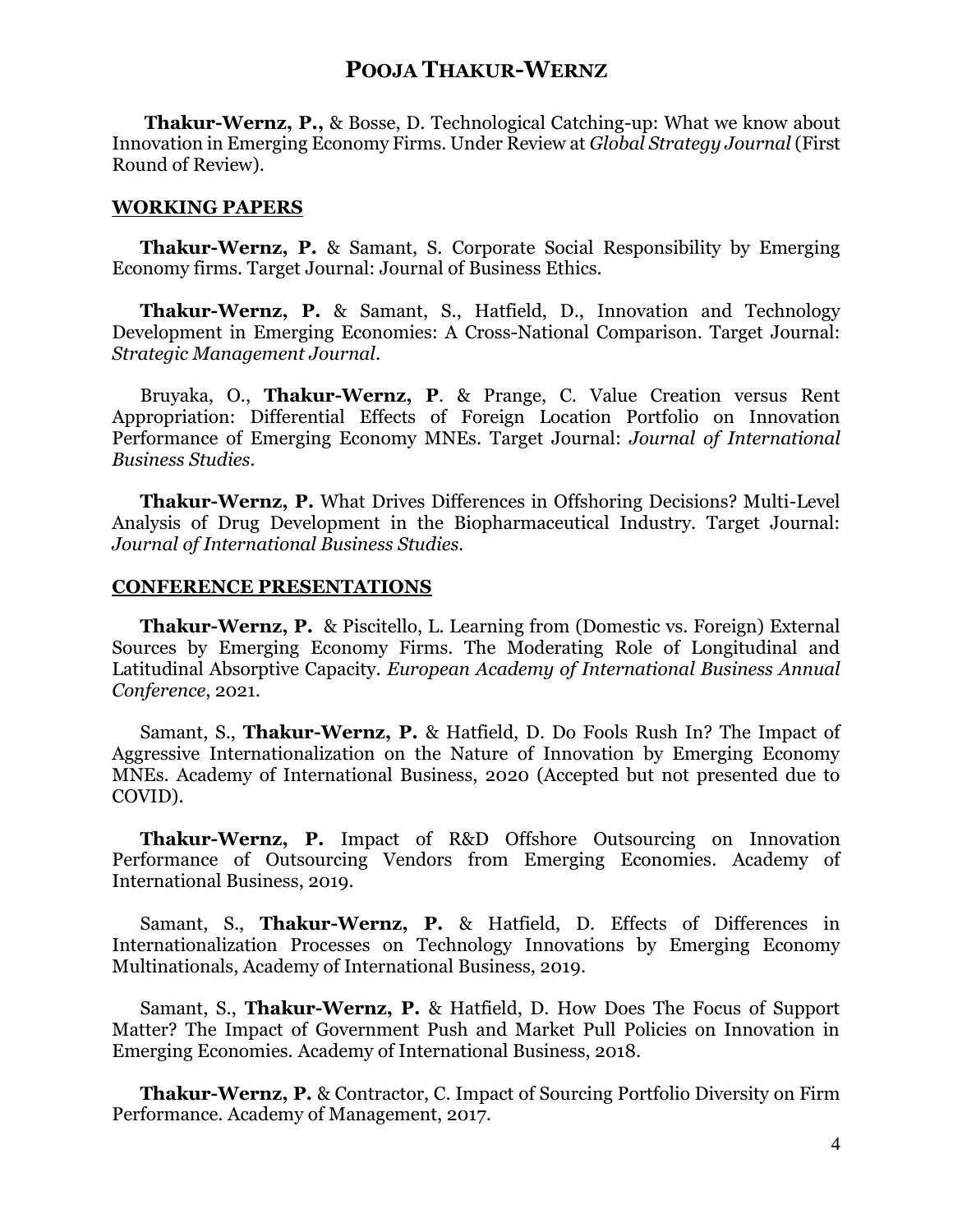**Thakur-Wernz, P.,** Cantwell, J. & Samant, S. How adopting Competence-Creating Organizational forms abroad affects MNE Innovation at Home: Indian EMNEs in the Biopharmaceutical Industry. *Academy of International Business Annual Conference*, 2016 and *Academy of Management*, 2016.

**Thakur-Wernz, P.** & Samant, S. Curvilinear Relationship between Internationalization and Innovation: Evidence from Firms in an Emerging Economy. *Academy of International Business Annual Conference*, 2015 and *Academy of Management*, 2015.

Wernz, C., **Thakur-Wernz, P.** & Kongkiti P. Service Convergence and Service Integration in Medical Tourism. *Academy of International Business Annual Conference*, 2014.

**Thakur-Wernz, P.** & Wernz, C**.** What Drives Differences in Offshoring Decisions? Multi-Level Analysis of Drug Development in the Biopharmaceutical Industry. *European International Business Academy (EIBA) Annual Conference*, Bremen, Germany, December 2013.

**Thakur-Wernz, P.** & Wernz, C. Backsourcing: A Theoretical Framework. *European International Business Academy (EIBA) Annual Conference*, Bremen, Germany, December 2013 and *Academy of International Business Annual Conference*, 2012.

**Thakur-Wernz, P.** Backsourcing: Beneficial Strategic Change or Strategy Failure. *Academy of International Business Annual Conference*, 2011.

**Thakur, P.** & Contractor, C. Strategic Versus Operational Determinants of Offshoring and Outsourcing, *Academy of Management*, 2010.

**Thakur, P.** & Piepenbrink, A. Motives for Offshoring: Offshore Outsourcing versus Captive Offshoring, *Academy of International Business Annual Conference*, 2010.

**Thakur, P.** Evolution of Sourcing Strategies of Firm's Core Activities: Case Study Evidence from the Pharmaceutical Industry, *European International Business Academy Annual Conference*, 2009.

**Thakur, P.** & Contractor, F. Impact of Offshoring and Outsourcing of Clinical Trials on Firm Performance", *European International Business Academy Annual Conference*, 2008 and *Academy of International Business Annual Conference*, 2009.

Contractor, F. & **Thakur, P.** The Determinants of the Externalization of Clinical Trials and their Geographical Coverage: In-House versus Outsourcing versus Offshoring, 2nd Annual *Offshoring Research Network* Conference and Workshop, Temple University, 2008, and *Conference on Offshoring and Offshoring*, SDA Bocconi, 2008.

**Thakur, P.** Impact of FDI Strategy on the Performance of Indian Pharmaceutical Subsidiaries, *Academy of International Business Annual Conference,* 2008.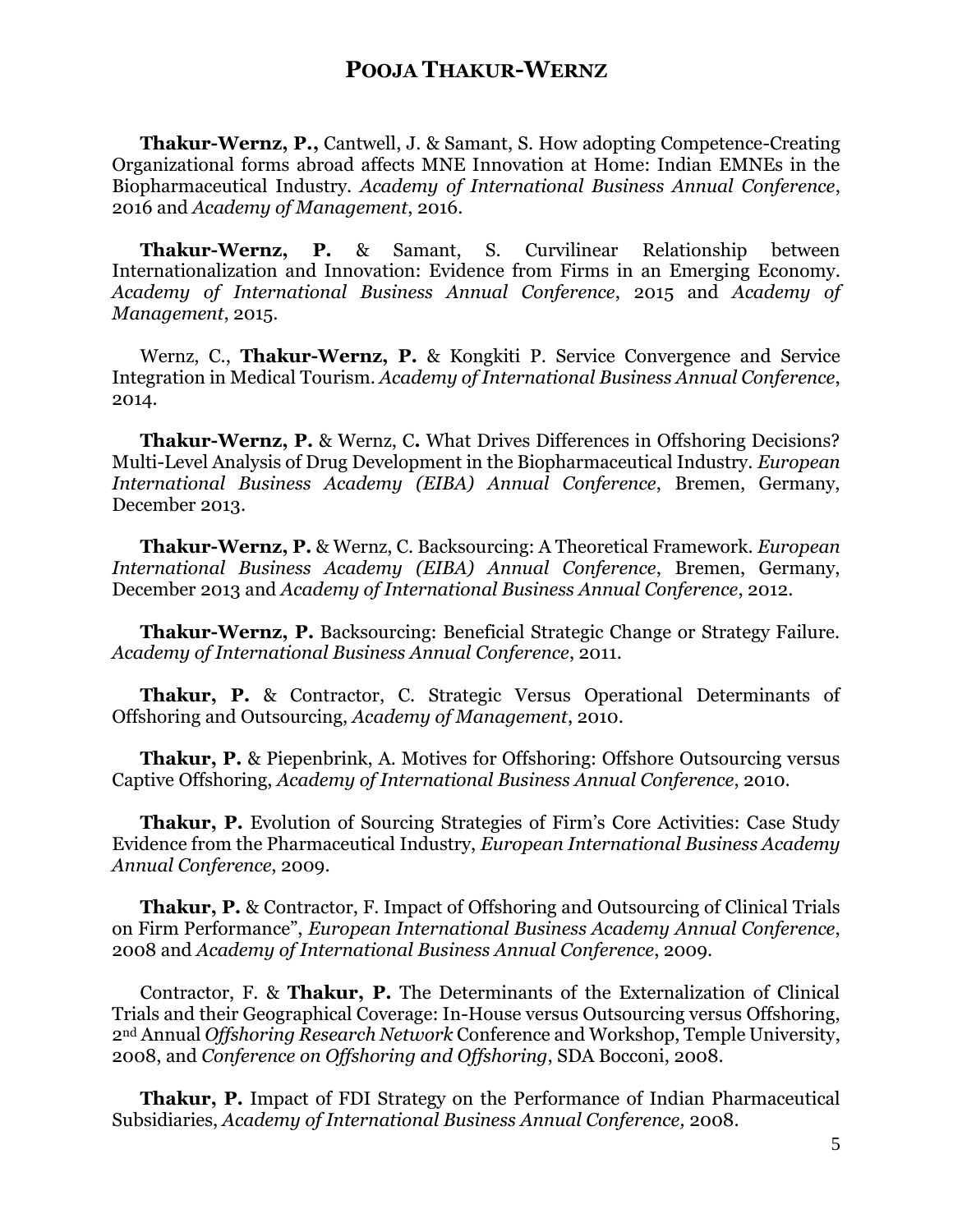**Thakur, P.** Impact of Organizational Acculturation on Subsidiary Performance: Competence Exploiting versus Competence Creating Subsidiaries, *European International Business Academy Annual Conference*, 2007.

**Thakur, P.** & Zhang, F. Host Country Determinants of Cross-Border Acquisitions: The Case of Chinese and Indian Firms, *European International Business Academy Annual Conference*, 2007.

Jiang, G., Zhang. F. & **Thakur, P.** The Location Choice of Cross-border Mergers and Acquisitions: The Case of Chinese Firms, *European International Business Academy Annual Conference*, 2007.

Newburry, W. & **Thakur, P.** Multi-Level Impacts on Perceived Career Opportunity from Global Integration, *Academy of International Business Annual Conference,* 2007.

**Thakur, P.** & Feinberg, S. Role of R&D Expenditure and Agglomeration in the Performance of Canadian Subsidiaries, *European International Business Academy Annual Conference*, 2006 and *TAIMU Doctoral Consortium*, 2007.

**Thakur, P.** Impact of Cross – Border M&A on Economic Growth in Developing Countries, *Academy of International Business Annual Conference*, 2006.

#### **INVITED PRESENTATIONS**

**Thakur-Wernz, P.** How Adopting Competence-creating Organizational Forms Abroad Affects MNE Innovation at Home: Indian EMNEs in the Biopharmaceutical Industry, University of Victoria, Victoria, Canada, 2016.

**Thakur-Wernz, P.** Research in Management, Kasetsart University, Bangkok, Thailand, 2013.

**Thakur, P.** Offshoring and Outsourcing of Clinical Trials, Alto University, Helsinki, Finland, 2011.

**Thakur, P.** Backsourcing: Beneficial Strategic Change or Strategy Failure, Copenhagen Business School, Copenhagen, Denmark, 2011.

**Thakur, P.** Externalization of Core Activities and their Geographical Coverage: In-House versus Offshoring versus Outsourcing of Clinical Trials, Blanche and Irwin Lerner Center for Pharmaceutical Management Studies, Rutgers Business School, 2010.

**Thakur, P.** Outsourcing and Offshoring of Clinical Trials, International Quality and Productivity Center, 2nd Clinical Trial Logistics Conference, 2010.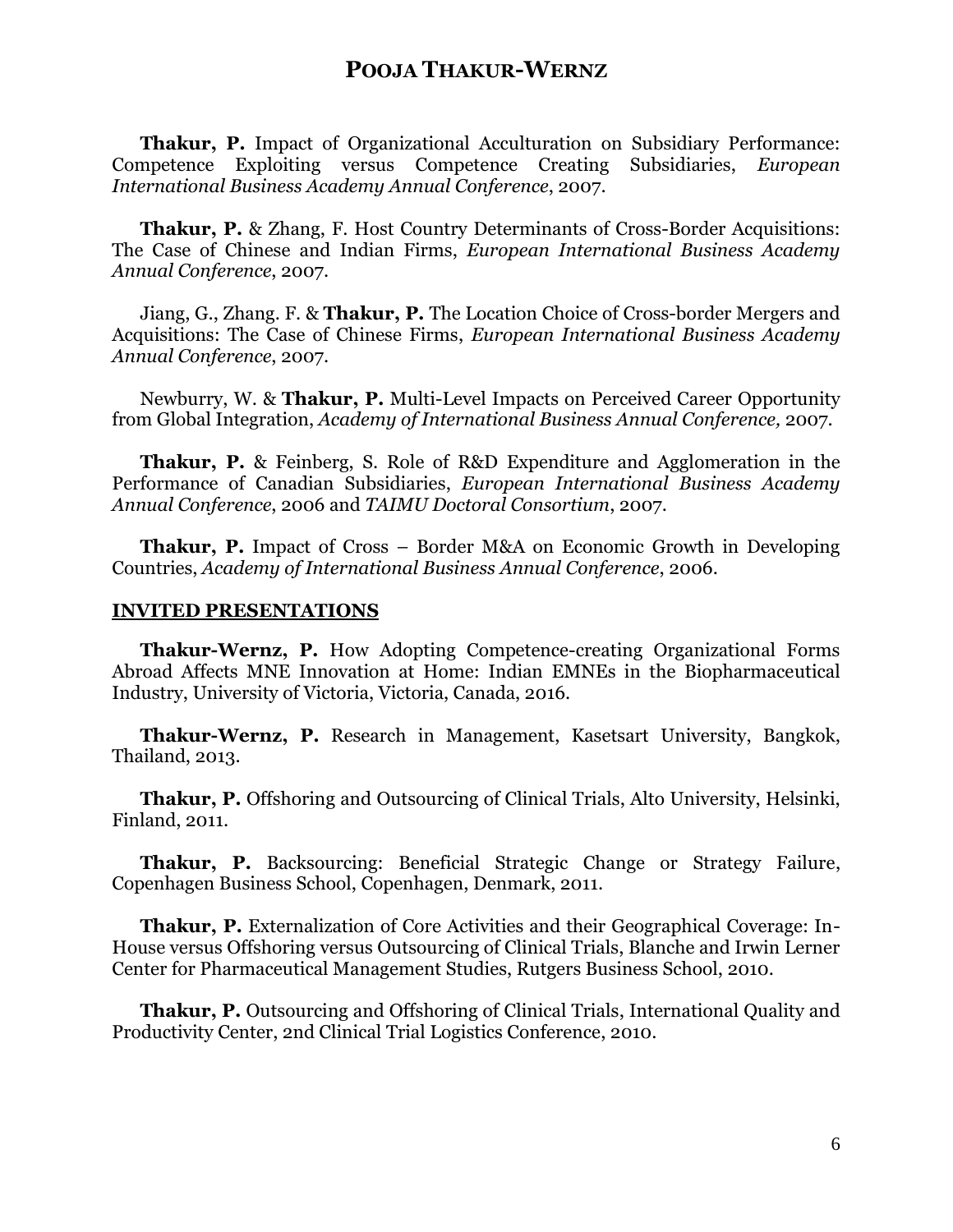#### **REVIEWER**

Journal of International Business Studies Research Policy Global Strategy Journal Journal of World Business International Business Review Journal of Management Management International Review Journal of International Management Asia Pacific Journal of Management British Journal of Management European Management Journal

#### **TEACHING INTERESTS**

Business Policy and Strategy, Global Strategic Management, International Business, and International Management.

#### **TEACHING EXPERIENCE**

| <b>Washington and Lee University</b>               |           |
|----------------------------------------------------|-----------|
| <b>Strategic Management for Undergraduates</b>     | $2020 -$  |
| <b>Wichita State University</b>                    |           |
| <b>Advanced Strategy for MBAs</b>                  | 2018-2019 |
| International Business for Undergraduates (Online) | 2018-2019 |
| Virginia Tech                                      |           |
| <b>International Business for MBAs</b>             | 2011-2015 |
| <b>International Business for Undergraduates</b>   | 2010-2018 |
| <b>International Management for Undergraduates</b> | 2011-2017 |
| <b>Rutgers University</b>                          |           |
| <b>International Business for EMBAs</b>            | 2010      |
| <b>International Business for Undergraduates</b>   | 2008-2009 |
| Business Policy and Strategy for Undergraduates    | 2009-2010 |

#### **GRADUATE STUDENT ADVISING**

#### **PhD Student**

Co-Advisor for Shantala Samant, New Technology Development in Emerging Economies: An Examination of the Antecedents of International Patenting Activity

Dissertation Defense, December 2016 Tenure Track position at Western Washington University since Fall 2016

#### **MBA Students**

Joshua Zilke, May 2014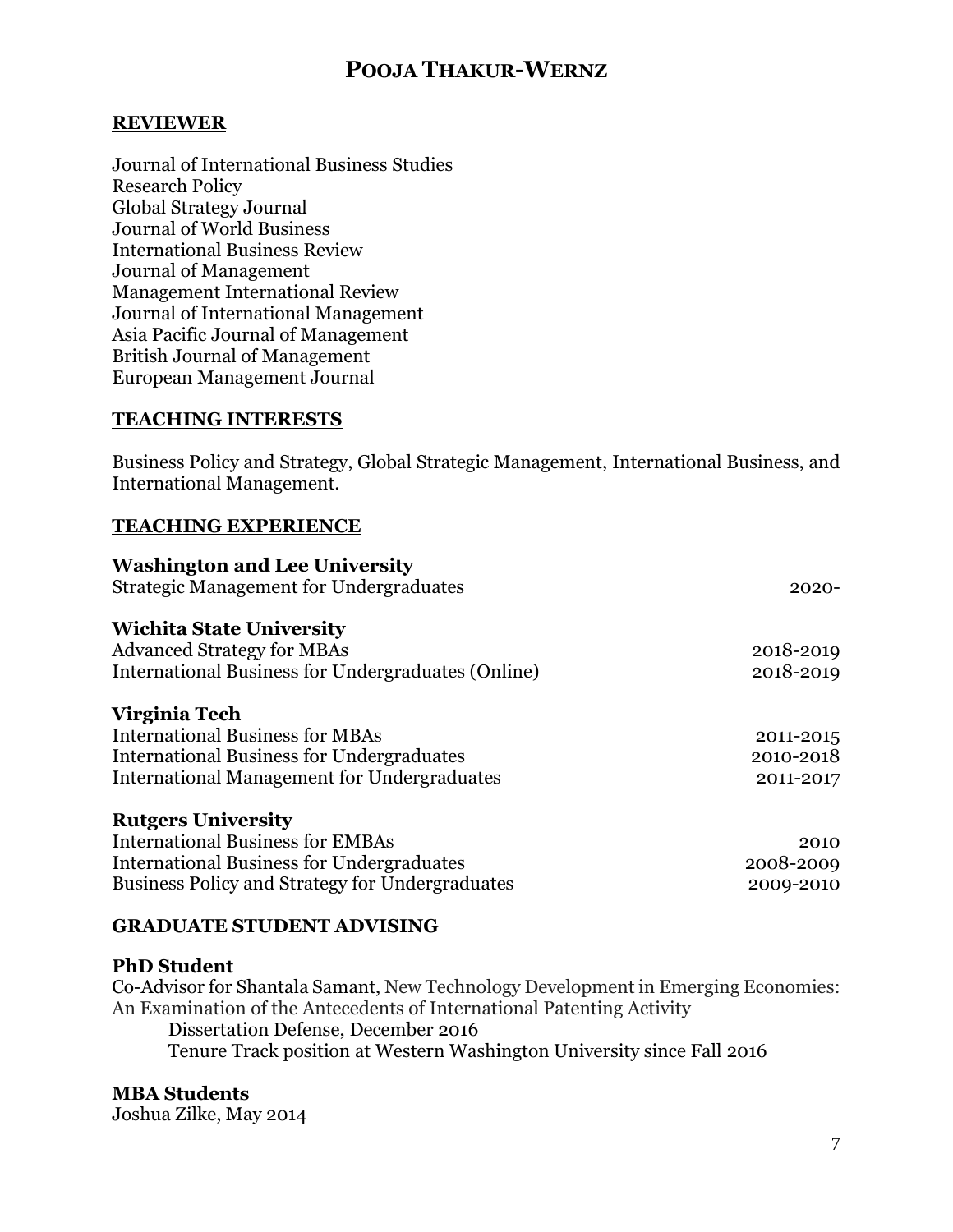Kevin Lang, May 2013 Sara Horsey, May 2013 Arijita De, May 2011

#### **UNDERGRADUATE STUDENT ADVISING**

Davis William, W&L 2024 Henry Holliday, W&L 2024 Logan Moyer, W&L 2024 Becket Waters, W&L 2024 Samuel, Williams, W&L 2024

#### **CURRICULAM DESIGN AND DEVELOPMENT**

| Study Abroad to India at W&L                                            | 2021      |
|-------------------------------------------------------------------------|-----------|
| International Business at W&L                                           | 2021      |
| International Business for Undergraduate at Virginia Tech (2000 level)  | 2016-2017 |
| International Business for Undergraduates at Virginia Tech (3000 level) | 2010      |

#### **MEDIA PRESENCE**

Clinical Trials Week "Technology- Innovation and Technology; Recent Findings in Innovation and Technology Described by Researchers from Wichita State University (Antecedents and Relative Performance of Sourcing Choices for New Product Development Projects)" April 20, 2020: p.1556.

Economics Week "Energy - Renewable Energy; Recent Findings from Western Washington University Has Provided New Information About Renewable Energy (Does the Focus of Renewable Energy Policy Impact the Nature of Innovation? Evidence from Emerging Economies)." April 3, 2020: 689.

Drug Week "Drugs and Therapies - Biopharmaceuticals; New Biopharmaceuticals Study Findings Reported from Wichita State University (Impact of International Entry Choices on the Nature and Type of Innovation: Evidence from Emerging Economy Firms from the Indian Bio-Pharmaceutical Industry)." December 6, 2019: 2642.

Obesity, Fitness & Wellness Week "New Biopharmaceuticals Study Findings Reported from Wichita State University (Impact of International Entry Choices on the Nature and Type of Innovation: Evidence from Emerging Economy Firms from the Indian Biopharmaceutical Industry)" December 7, 2019.

Politics & Government Week "New Data from Virginia Technical University Illuminate Findings in Global Strategies (Relationship between International Experience and Innovation Performance: the Importance of Organizational Learning and Innovation)" September 12, 2019.

Roanoke Times "Trump tariffs loom over Pulaski County's global trade" April 15, 2018.